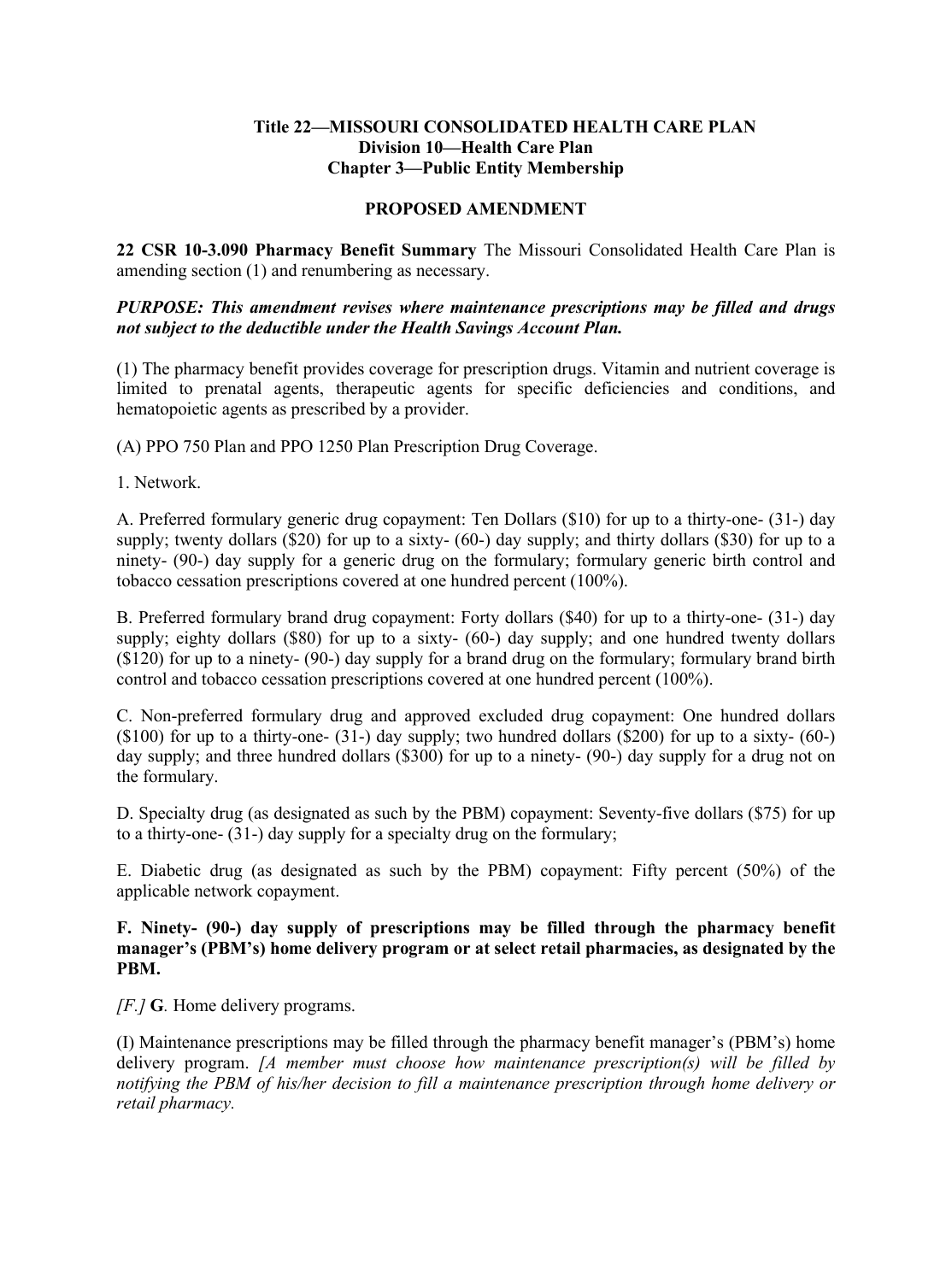*(a) If the member chooses to fill his/her maintenance prescription at a retail pharmacy and the member does not notify the PBM of his/her decision, the first two (2) maintenance prescription orders may be filled by the retail pharmacy. After the first two (2) orders are filled at the retail pharmacy, the member must notify the PBM of his/her decision to continue to fill the maintenance prescription at the retail pharmacy. If a member does not make a decision after the first two (2) orders are filled at the retail pharmacy, s/he will be charged the full discounted cost of the drug until the PBM has been notified of the decision and the amount charged will not apply to the out-ofpocket maximum.*

*(b) Once a member makes his/her delivery decision, the member can modify the decision by contacting the PBM.]*

(II) Specialty drugs are covered only through the specialty home delivery network for up to a thirtyone- (31-) day supply unless the PBM has determined that the specialty drug is eligible for up to a ninety- (90-) day supply. All specialty prescriptions must be filled through the PBM's specialty pharmacy, unless the prescription is identified by the PBM as emergent. The first fill of a specialty prescription may be filled through a retail pharmacy.

(a) Specialty split-fill program—The specialty split-fill program applies to select specialty drugs as determined by the PBM. For the first three (3) months, members will be shipped a fifteen- (15-) day supply with a prorated copayment. If the member is able to continue with the medication, the remaining supply will be shipped with the remaining portion of the copayment. Starting with the fourth month, an up to thirty-one- (31-) day supply will be shipped if the member continues on treatment.

(III) Prescriptions filled through home delivery programs have the following copayments:

(a) Preferred formulary generic drug copayments: Ten dollars (\$10) for up to a thirty-one- (31-) day supply; twenty dollars  $(\$20)$  for up to a sixty- $(60-)$  day supply; and twenty-five dollars  $(\$25)$  for up to a ninety- (90-) day supply for a generic drug on the formulary;

(b) Preferred formulary brand drug copayments: Forty dollars (\$40) for up to a thirty-one- (31-) day supply; eighty dollars (\$80) for up to a sixty- (60-) day supply; and one hundred dollars (\$100) for up to a ninety- (90-) day supply for a brand drug on the formulary;

(c) Non-preferred formulary drug and approved excluded drug copayments: One hundred dollars  $($100)$  for up to a thirty-one-  $(31-)$  day supply; two hundred dollars  $($200)$  for up to a sixty-  $(60-)$ day supply; and two hundred fifty dollars (\$250) for up to a ninety- (90-) day supply for a drug not on the formulary.

(d) Specialty drug (as designated as such by the PBM) copayment: Seventy-five dollars (\$75) for up to a thirty-one- (31-) day supply for a specialty drug on the formulary;

*[G.]***H.** Diabetic drug (as designated as such by the PBM) copayment: Fifty percent (50%) of the applicable network copayment.

*[H.]***I.** Only one (1) copayment is charged if a combination of different manufactured dosage amounts must be dispensed in order to fill a prescribed single dosage amount.

*[I.]***J.** The copayment for a compound drug is based on the primary drug in the compound. The primary drug in a compound is the most expensive prescription drug in the mix. If any ingredient in the compound is excluded by the plan, the compound will be denied.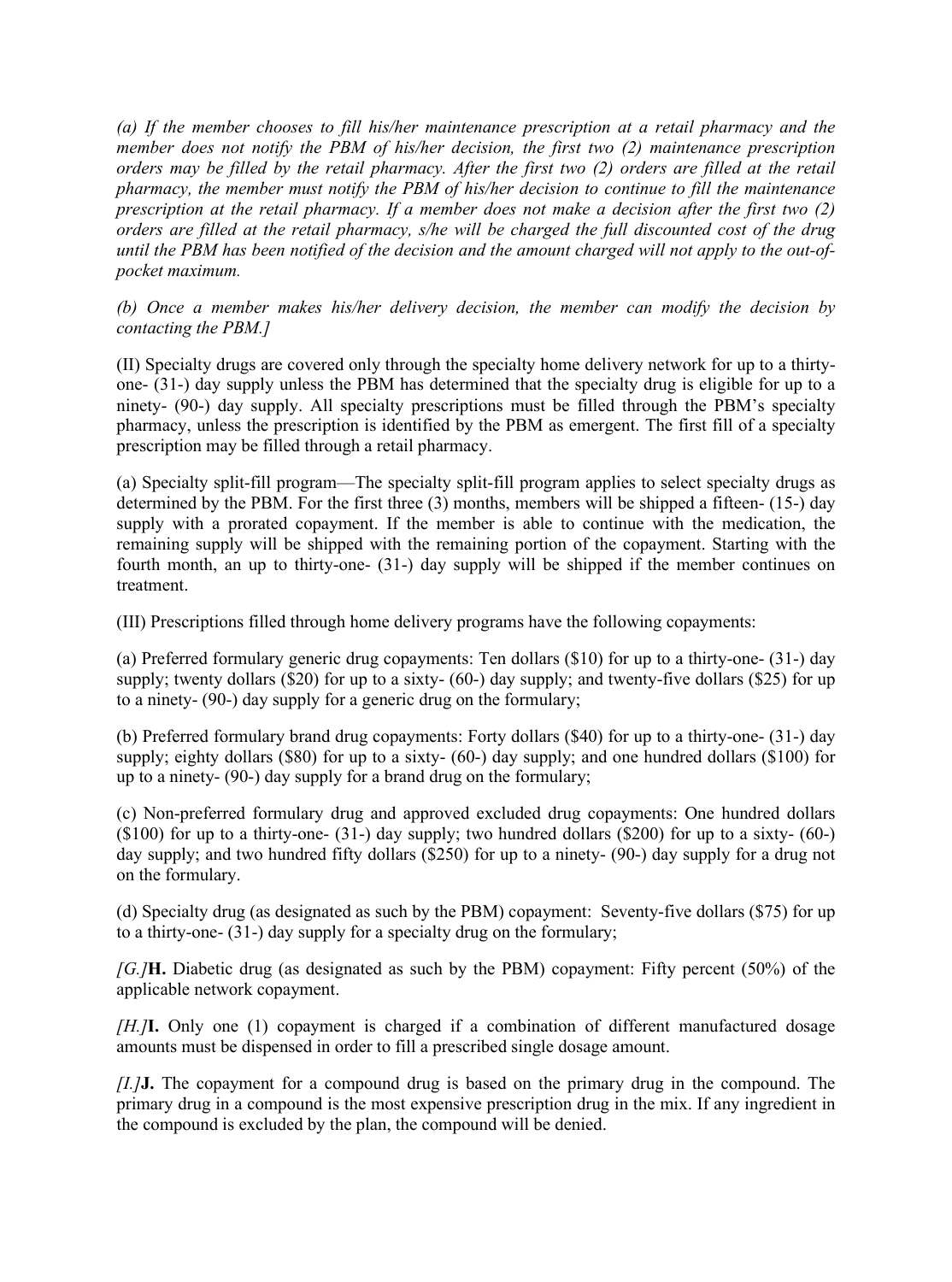*[J.]***K***.* If the copayment amount is more than the cost of the drug, the member is only responsible for the cost of the drug.

*[K.]***L.** If the physician allows for generic substitution and the member chooses a brand-name drug, the member is responsible for the generic copayment and the cost difference between the brandname and generic drug which shall not apply to the out-of-pocket maximum.

*[L.]***M.** Preferred select brand drugs, as determined by the PBM: Ten dollars (\$10) for up to a thirtyone- (31-) day supply; twenty dollars (\$20) for up to a sixty- (60-) day supply; and twenty-five dollars  $(\$25)$  for up to a ninety-  $(90-)$  day supply;

*[M.]***N.** Prescription drugs and prescribed over-the-counter drugs as recommended by the U.S. Preventive Services Task Force (categories A and B) and, for women, by the Health Resources and Services Administration are covered at one hundred percent (100%) when filled at a network pharmacy. The following are also covered at one hundred percent (100%) when filled at a network pharmacy:

(I) Vaccine recommended by the Advisory Committee on Immunization Practices of the Centers for Disease Control and Prevention;

(II) Prescribed preferred diabetic test strips and lancets; and

(III) One (1) preferred glucometer.

2. Non-network: If a member chooses to use a non-network pharmacy for non-specialty prescriptions, s/he will be required to pay the full cost of the prescription and then file a claim with the PBM. The PBM will reimburse the cost of the drug based on the network discounted amount as determined by the PBM, less the applicable network copayment.

3. Out-of-pocket maximum.

A. Network and non-network out-of-pocket maximums are separate.

B. The family out-of-pocket maximum is an aggregate of applicable charges received by all covered family members of the plan. Any combination of covered family member applicable charges may be used to meet the family out-of-pocket maximum. Applicable charges received by one (1) family member may only meet the individual out-of-pocket maximum amount.

C. Network individual—four thousand one hundred fifty dollars (\$4,150).

D. Network family—eight thousand three hundred dollars (\$8,300).

E. Non-network—no maximum.

(B) Health Savings Account (HSA) Plan Prescription Drug Coverage. Medical and pharmacy expenses are combined to apply toward the appropriate network or non-network deductible and outof-pocket maximum specified in 22 CSR 10-3.055.

1. Network.

A. Preferred formulary generic drug: Ten percent (10%) coinsurance up to fifty dollars (\$50) per thirty-one- (31-) day supply after deductible has been met for a generic drug on the formulary;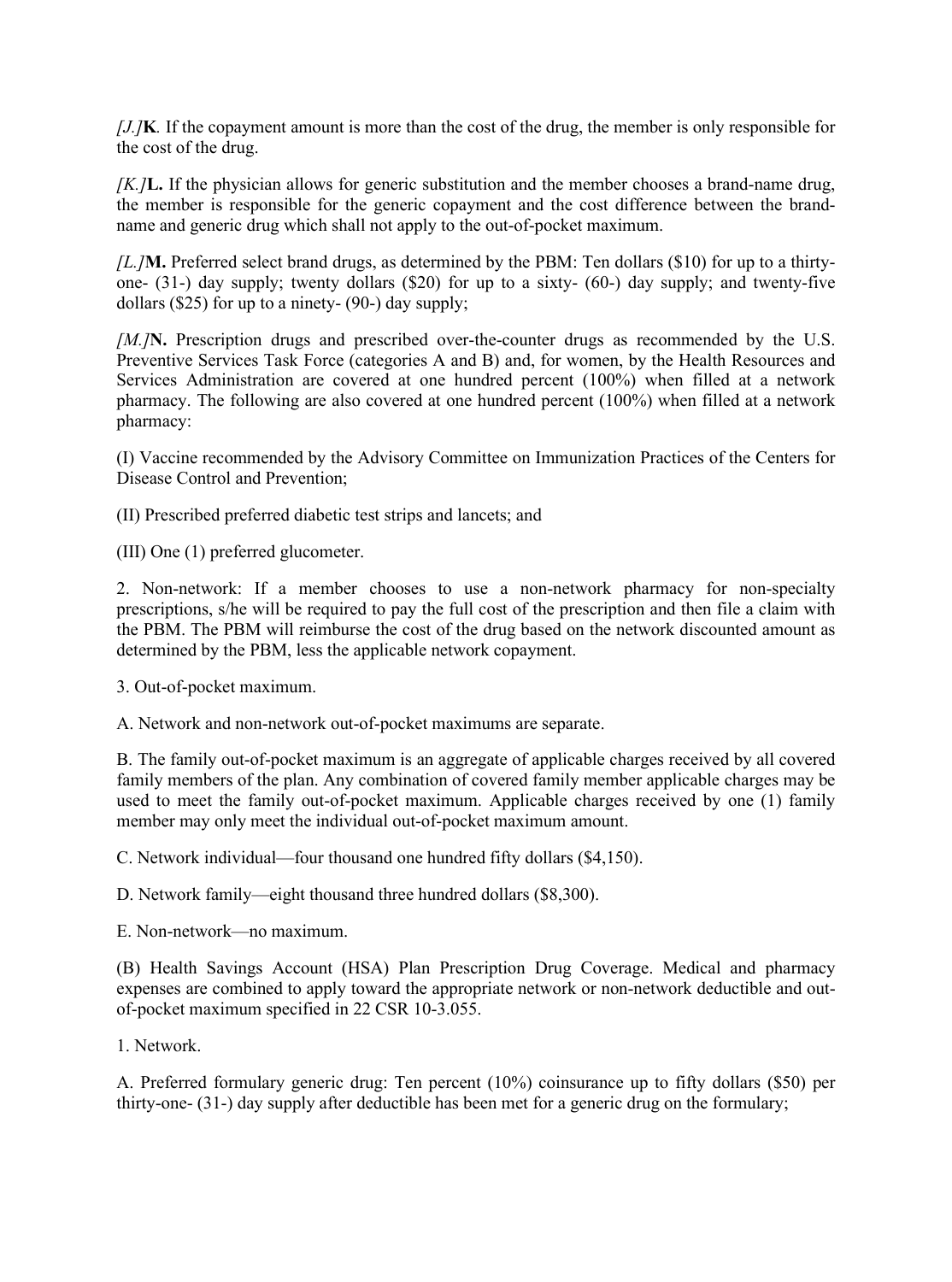B. Preferred formulary brand drug: Twenty percent (20%) coinsurance up to one hundred dollars (\$100) per thirty-one- (31-) day supply after deductible has been met for a brand drug on the formulary;

C. Non-preferred formulary drug and approved excluded drug: Forty percent (40%) coinsurance after deductible has been met;

D. Diabetic drug (as designated as such by the PBM) coinsurance: fifty percent (50%) of the applicable network coinsurance *[after deductible has been met]*, not to exceed:

(I) Twenty-five dollars (\$25) per thirty-one- (31-) day supply for generic drugs;

(II) Fifty dollars (\$50) per thirty-one- (31-) day supply for preferred formulary brand drug; and

(III) One hundred dollars (\$100) per thirty-one- (31-) day supply for non-preferred formulary drug;

## **E. Ninety- (90-) day supply of prescriptions may be filled through the pharmacy benefit manager's (PBM's) home delivery program or at select retail pharmacies, as designated by the PBM.**

*[E]***F.** Home delivery program.

(I) Maintenance prescriptions may be filled through the PBM's home delivery program. *[A member must choose how maintenance prescriptions will be filled by notifying the PBM of his/her decision to fill a maintenance prescription through home delivery or retail pharmacy.* 

*(a) If the member chooses to fill his/her maintenance prescription at a retail pharmacy and the member does not notify the PBM of his/her decision, the first two (2) maintenance prescription orders may be filled by the retail pharmacy. After the first two (2) orders are filled at the retail pharmacy, the member must notify the PBM of his/her decision to continue to fill the maintenance prescription at the retail pharmacy. If a member does not make a decision after the first two (2) orders are filled at the retail pharmacy, s/he will be charged the full discounted cost of the drug until the PBM has been notified of the decision.*

*(b) Once a member makes his/her delivery decision, the member can modify the decision by contacting the PBM.]*

(II) Specialty drugs are covered only through network home delivery for up to a thirty-one- (31-) day supply unless the PBM has determined that the specialty drug is eligible for up to a ninety- (90-) day supply. All specialty prescriptions must be filled through the PBM's specialty pharmacy, unless the prescription is identified by the PBM as emergent. The first fill of a specialty prescription identified to be emergent, may be filled through a retail pharmacy.

(a) Specialty split-fill program—The specialty split-fill program applies to select specialty drugs as determined by the PBM. For the first three (3) months, members will be shipped a fifteen- (15-) day supply. If the member is able to continue with the medication, the remaining supply will be shipped. Starting with the fourth month, an up to thirty-one- (31-) day supply will be shipped if the member continues on treatment.

*[F.]***G.** Prescription drugs and prescribed over-the-counter drugs as recommended by the U.S. Preventive Services Task Force (categories A and B) and, for women, by the Health Resources and Services Administration are covered at one hundred percent (100%) when filled at a network pharmacy.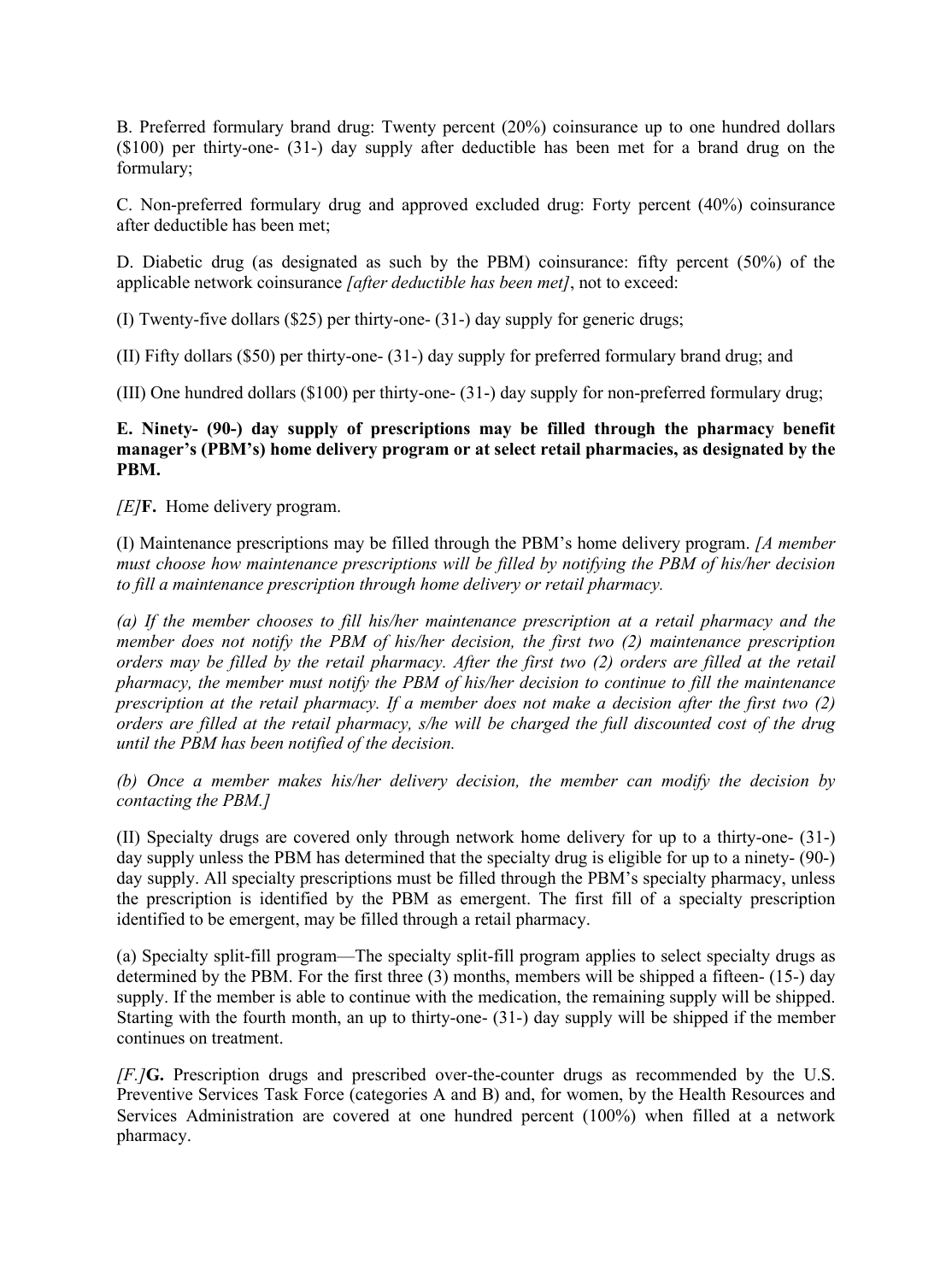*[G.]***H.** Vaccines and administration as recommended by the Advisory Committee on Immunization Practices of the Centers for Disease Control and Prevention are covered at one hundred percent (100%) when filled at a network pharmacy; and

*[H.]***I.** The following are covered at one hundred percent (100%) *[after deductible is met and]* when filled at a network pharmacy:

(I) Prescribed preferred diabetic test strips and lancets; *[and]*

(II) One (1) preferred glucometer;

*[I.]***J.** If any ingredient in a compound drug is excluded by the plan, the compound will be denied.

# **K. Drugs permitted by the Internal Revenue Service (IRS) in Notice 2019-45 and selected by the plan are not subject to the deductible when filled at a network pharmacy. Applicable coinsurance will apply.**

2. Non-network: If a member chooses to use a non-network pharmacy, s/he will be required to pay the full cost of the prescription and then file a claim with the PBM. The PBM will reimburse the cost of the drug based on the network discounted amount as determined by the PBM, less the applicable deductible or coinsurance.

A. Preferred formulary generic drug: Forty percent (40%) coinsurance after deductible has been met for up to a thirty-one- (31-) day supply for a generic drug on the formulary.

B. Preferred formulary brand drug: Forty percent (40%) coinsurance after deductible has been met for up to a thirty-one- (31-) day supply for a brand drug on the formulary.

C. Non-preferred formulary drug and approved excluded drug: Fifty percent (50%) coinsurance after deductible has been met for up to a thirty-one- (31-) day supply for a drug not on the formulary.

D. Diabetic drug (as designated by the PBM) coinsurance: Fifty percent (50%) of the applicable non-network coinsurance after deductible has been met.

*AUTHORITY: section 103.059, RSMo 2016.\* Emergency rule filed Dec. 22, 2009, effective Jan. 1, 2010, expired June 29, 2010. Original rule filed Jan. 4, 2010, effective June 30, 2010. Emergency amendment filed Dec. 22, 2010, effective Jan. 1, 2011, expired June 29, 2011. Amended: Filed Dec. 22, 2010, effective June 30, 2011. Emergency amendment filed Nov. 1, 2011, effective Jan. 1, 2012, expired June 28, 2012. Amended: Filed Nov. 1, 2011, effective May 30, 2012. Emergency amendment filed Oct. 30, 2012, effective Jan. 1, 2013, terminated May 29, 2013. Amended: Filed Oct. 30, 2012, effective May 30, 2013. Emergency amendment filed Oct. 30, 2013, effective Jan. 1, 2014, expired June 29, 2014. Amended: Filed Oct. 30, 2013, effective June 30, 2014. Emergency amendment filed Oct. 29, 2014, effective Jan. 1, 2015, terminated May 30, 2015. Amended: Filed Oct. 29, 2014, effective May 30, 2015. Emergency amendment filed Oct. 28, 2015, effective Jan. 1, 2016, expired June 28, 2016. Amended: Filed Oct. 28, 2015, effective May 30, 2016. Emergency amendment filed Oct. 28, 2016, effective Jan. 1, 2017, expired June 29, 2017. Amended: Filed Oct. 28, 2016, effective May 30, 2017. Emergency amendment filed Oct. 27, 2017, effective Jan. 1, 2018, expired June 29, 2018. Amended: Filed Oct. 27, 2017, effective May 30, 2018. Emergency amendment filed Oct. 31, 2018, effective Jan. 1, 2019, expired June 29, 2019. Amended: Filed Oct. 31, 2018, effective May 30, 2019. Emergency amendment filed Oct. 30, 2019, effective Jan. 1, 2020, expired June 28, 2020. Amended: Filed Oct. 30, 2019, effective May 30, 2020. Emergency amendment filed Oct. 29, 2021, effective Jan. 1, 2022, expires June 29, 2022. Amended: filed Oct. 29, 2021.*